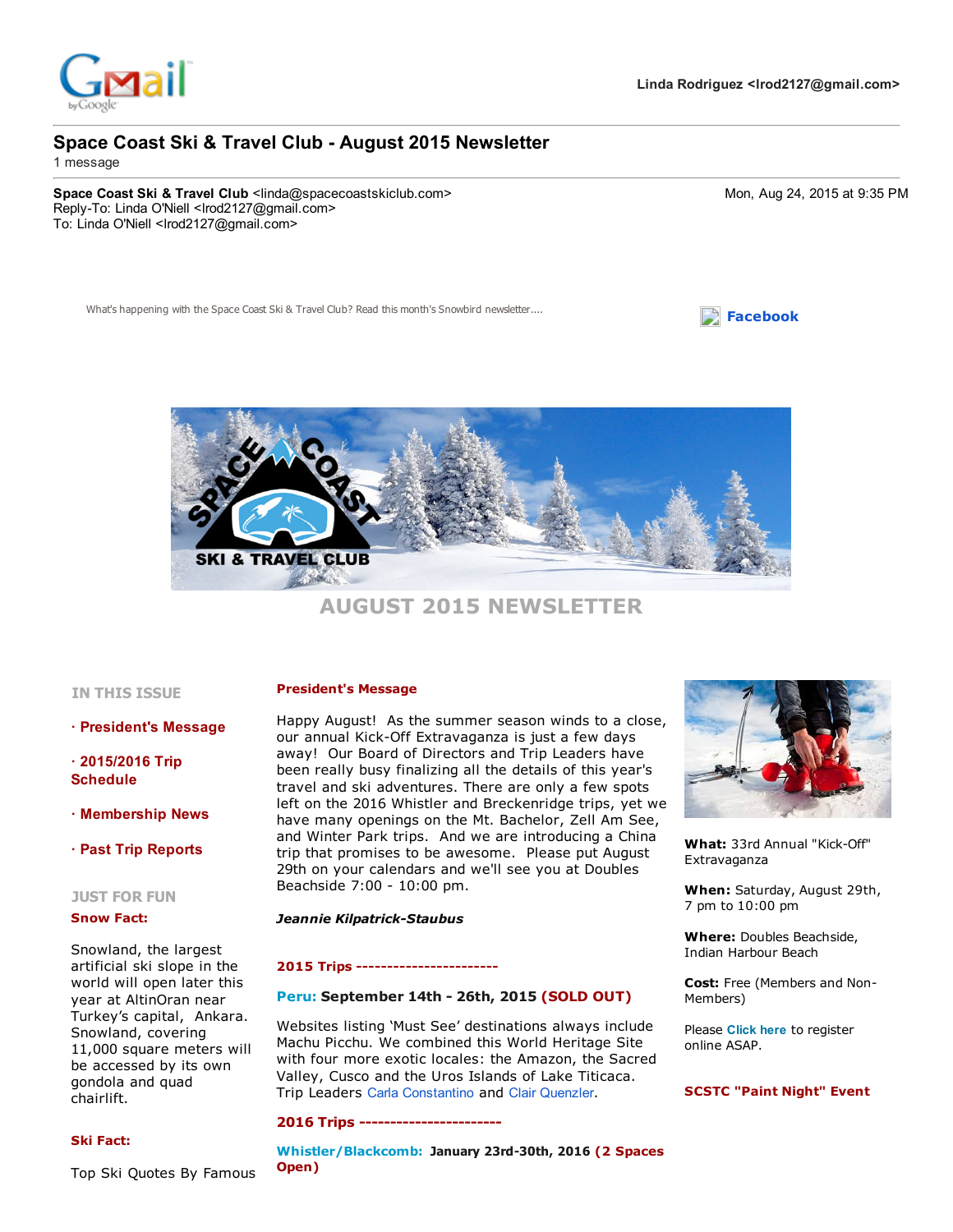### Personalities.......

"FOR ME, PERSONALLY, SKIING HOLDS EVERYTHING. I USED TO RACE CARS, BUT SKIING IS A STEP BEYOND THAT. IT REMOVES THE MACHINERY AND PUTS YOU ONE STEP CLOSER TO THE ELEMENTS. AND IT'S A COMPLETE PHYSICAL EXPRESSION OF FREEDOM."

ROBERT REDFORD

MEMBER INFO

#### Membership News



Space Coast Ski & Travel Club PO Box 372633 Satellite Beach, FL 32937

## [JOIN](http://www.spacecoastskiclub.com/EmailTracker/LinkTracker.ashx?linkAndRecipientCode=UeTcUgoE0WkPmNiCwc%2fbuPPD%2fix5xwU0fNvzKNg7eacPtAOeF9Xmw2Eva%2fAQaqK9k2O9UsHyHxUU8wDxb1RL4ZGgGCWHhiyo3ZsbsZJaG%2fc%3d) US

Not a member yet? Click the JOIN US button above to complete the membership application online or to download the application.

- Individual Membership-\$30 annually
- Family Membership-\$50 annually

The 27th annual SKI Magazine Reader's Poll named Whistler the No. 1 overall best ski resort in North [America.](mailto:Jeannie@SpaceCoastSkiClub.com) Contact Trip Leaders Jeannie Kilpatrick-Staubus and Brice Crossley for details.

## Breckenridge, Colorado: January 31st - February 6th, 2016 (1 Male Roommate Needed)

Located at the heart of Breckenridge Ski Resort, the Mountain Thunder is a beautifully decorated resort with an elegant but rustic feel, close to boutique shops and award winning restaurants along Main Street in the historic downtown area. Contact Trip Leader Pam Kaercher to reserve your space today.

#### Mt. [Bachelor,](http://www.spacecoastskiclub.com/EmailTracker/LinkTracker.ashx?linkAndRecipientCode=lZMRzEJgm3ruSQuNh%2bdnjv196OdShHy47gw6VZNJEUY8ZhcmZbEMnQEJMtKUfiYQvaGrJkSAWJb6mf%2bjDCovAX0aOlkkoyW%2brVhWXUC8kXs%3d) Oregon: February 20th-27th, 2016

Our club will be joining Orlando Ski Club for this fantastic FSC trip! Contact Assistant Trip Leader Carla Constantino for details today before this trip sells out!

## Winter Park, [Colorado:](http://www.spacecoastskiclub.com/EmailTracker/LinkTracker.ashx?linkAndRecipientCode=3R%2fxQKZe%2b6bOtAIDSQ28V49yAlthHmCBxSStipDjhYEpTTnEQ3XF0DJQ%2bPPr%2fso92vkCHcj6iyL8CshZX6v80fqt5evRKvYEMYuhr2sucQs%3d) March 20th-26th, 2016

Spring Break get-away to one of the premier alpine locations in Colorado. Winter Park offers 3, 081 total skiable acres, 327 inches of average annual snowfall, 143 designated trails and 1,212 acres of off-piste terrain, including Vasquez Cirque and glade skiing. The main mountain, which was designed for intermediates and beginners, is interconnected with its sister mountain, Mary Jane, home to one of the most challenging expert runs.

#### Cost:

\$1,525 (Cash Price) per person, 2 BR/2 BA Condo, quad occupancy.

\$1,732 (Cash Price) per person, 1 BR/1BA Condo

Contact Trip Leader Jeff Koss for details and to reserve your spot!

#### [China:](http://www.spacecoastskiclub.com/EmailTracker/LinkTracker.ashx?linkAndRecipientCode=tG1u4nfrJ%2bE8pdQV%2fXBkHILng%2bpKSCcpRbUxuR%2fL0lZ9R78zA0NuUtE7WFRIeyz7oHU%2bZ7%2bM%2fYiRmCL5ZgZjrNlRjPMvYrbmxNt8aF1e1G8%3d) September 12-26th, 2016

Final touches are being put on an Asian adventure for Fall 2016. Exact itinerary and price will be revealed at the kick-off party August 29th. If you have your deposit in, you are set. If you want to consider this trip, show up and talk to us or contact Trip Leaders Carla Constantino and Clair Quenzler, for details today before this trip sells out!

#### Past Trip Reports

[Interested](http://www.spacecoastskiclub.com/EmailTracker/LinkTracker.ashx?linkAndRecipientCode=McpQzpQ%2bQ2IiKHm%2bIm1Hxc6ynDuaX3FQ1BaFk5eb3V%2fSlLEPaM%2f1WW5BppzgrSmxsqOnnV1nd4u3YCGlIFUpmBLkdRuLojq%2fhhfxuhPff14%3d) in reading about our trips? Go to our Trip Reports page to check them all out. The following reports are now available on our website along with all the great photos:



Turnberry Isle Spa Trip: [Click](http://www.spacecoastskiclub.com/EmailTracker/LinkTracker.ashx?linkAndRecipientCode=E636txstdiSufyCZrZ7KDeHkR75teyBmcQRaa9La5QmNvwmIPm9o4wSdlMj25aGbaREBQm6MhGbtKMbTI8MYZYmB164Z2AmI%2fh3NKTBWqwA%3d) here to read about some of the highlights and to see some great photos from this ladies trip.



Fourteen members and friends enjoyed a fun evening sipping wine, eating, and painting their very own sunrise masterpiece! There was a lot of laughter and funny comments as they blindly followed the Artist's instructions. Many expressed interest in doing this again so we will look into another paint night event. Check out the photos on our [website](http://www.spacecoastskiclub.com/EmailTracker/LinkTracker.ashx?linkAndRecipientCode=xYU%2by9Jsp9YDPYXaTZEow1Tu7opekgUVwBtlakekFwXmhDXpAGouFY6Yxbcg8uFQJnRQWK%2f461Jbvn%2fG5JLzsQt45aTuPLwIHw%2bG%2bF6frc0%3d) and let us know if you're interested in attending one in the future.



If you haven't yet, please "Like" our Facebook page!

#### Trip and Event Photos

Want to look through all of the great photos from our trips and events, just visit the **[Photos](http://www.spacecoastskiclub.com/EmailTracker/LinkTracker.ashx?linkAndRecipientCode=RL%2bRCbzsHndNtk6dPhvYQU1eDvUKbCUmnXNWlIwojKfoPZpSGoH3i%2fsTXXk7PlxDL%2brHlVUvmxMvERTCFY4CA%2bwnVibagYbcT23WU7Dyi08%3d)** page. Photo albums from all trips are available!